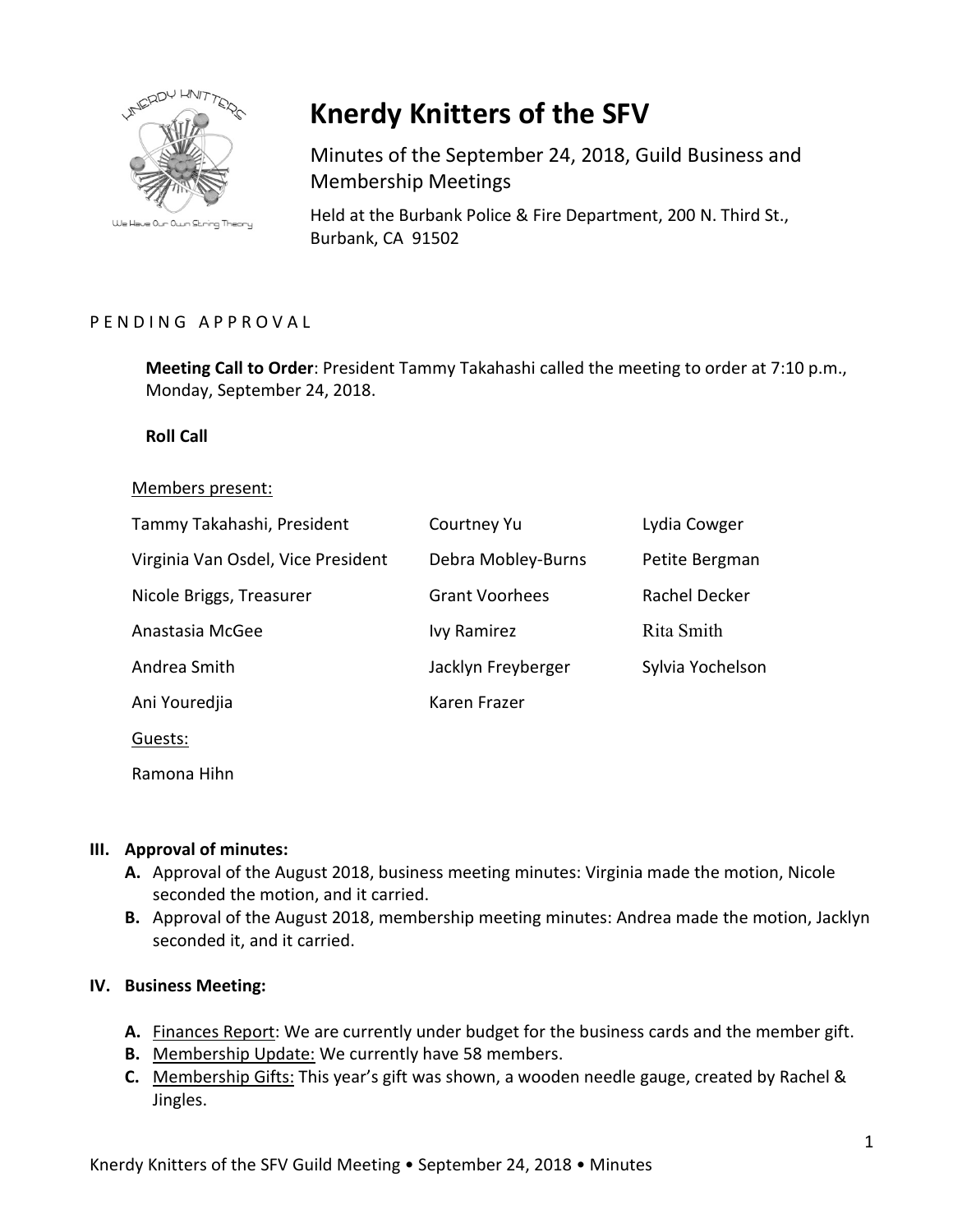## **V. Membership Meeting:**

## **A. Events and Projects**

Charity Projects: Rachel is closing out the Knitted Knockers charity project and needs any projects submitted during the October Guild meeting. There will be a cruise in Sept/Oct for Knitted Knockers. New charity is the Red Scarf charity project.

Knit- and Crochet-Along: The next KAL will be a cowl to make for presents, either a drop stitch or slip stitch. Next year's CAL will be crocheted socks from the tow up, the KAL will be knitted socks cuff down. We will get mentors in to help us for a special seminar to discuss different heel styles and options with needles.

Theme Challenge: The theme challenge is Literature. Any paid member who is current as of holiday party can submit an entry of an item made this year. Anyone attending the party can vote.

## LA County Fair:

Out entries received many ribbons & judges awards! Please bring your entries to the holiday party to show off. We did 3 weekends with 3 members in the knitting lounge each day. We were given volunteer Fair pins as a gift. Out blankets were worked on by many people. Next year if anyone volunteers for 3 days or more they will get a free pass and parking pass for the whole of the fair. Our projects will be picked up by Karen & Lydia and will be dropped off at Virginia's home.

 $5<sup>th</sup>$  Monday: October brings us a  $5<sup>th</sup>$  Monday! We will have a pumpkin themed amigurumi workshop. Information with the supply list will be on the Meetup. Members are free, Non-Members are \$5. Rachel will bring polyfill for stuffing.

Knerdy Knitters Cruise: Rita has found a July 4<sup>th</sup> cruise from Thursday thru Sunday. Prices are \$10 more than last year. The ship is Imagination by Carnival. There will be a complimentary cocktail party, in-room goodies and perhaps bags. A deposit of \$25 is due by November 14<sup>th</sup>, which is refundable until April 19<sup>th</sup>, 2019. An additional deposit of \$75 due by February 27<sup>th</sup>, then the final payment is due April 20<sup>th</sup>. Payment is by credit card. You will need a passport to fill out all cruise forms. *Fares are Inner Double for \$1,504 and Outside Double for \$1,135 (verify)*.

Knerdy Knitters Retreat: Debra & Jacklyn are planning possible dates for March 8<sup>th</sup> or March 29<sup>th</sup>. We took a poll of the members and Solvang, Ojai, Santa Barbara, Idylwild and Palm Springs were voted on. Team will look at Air B&Bs.

Holiday Party: December  $1<sup>st</sup>$  at Pickwick Gardens. There will be a special price for new membership plus the holiday party admission. There will be a fashion show plus a Fair display.

T-Shirt Committee: Rachel, Courtney & Debra. Group photo of everyone or logo shirt.

## **B. Show and Tell:**